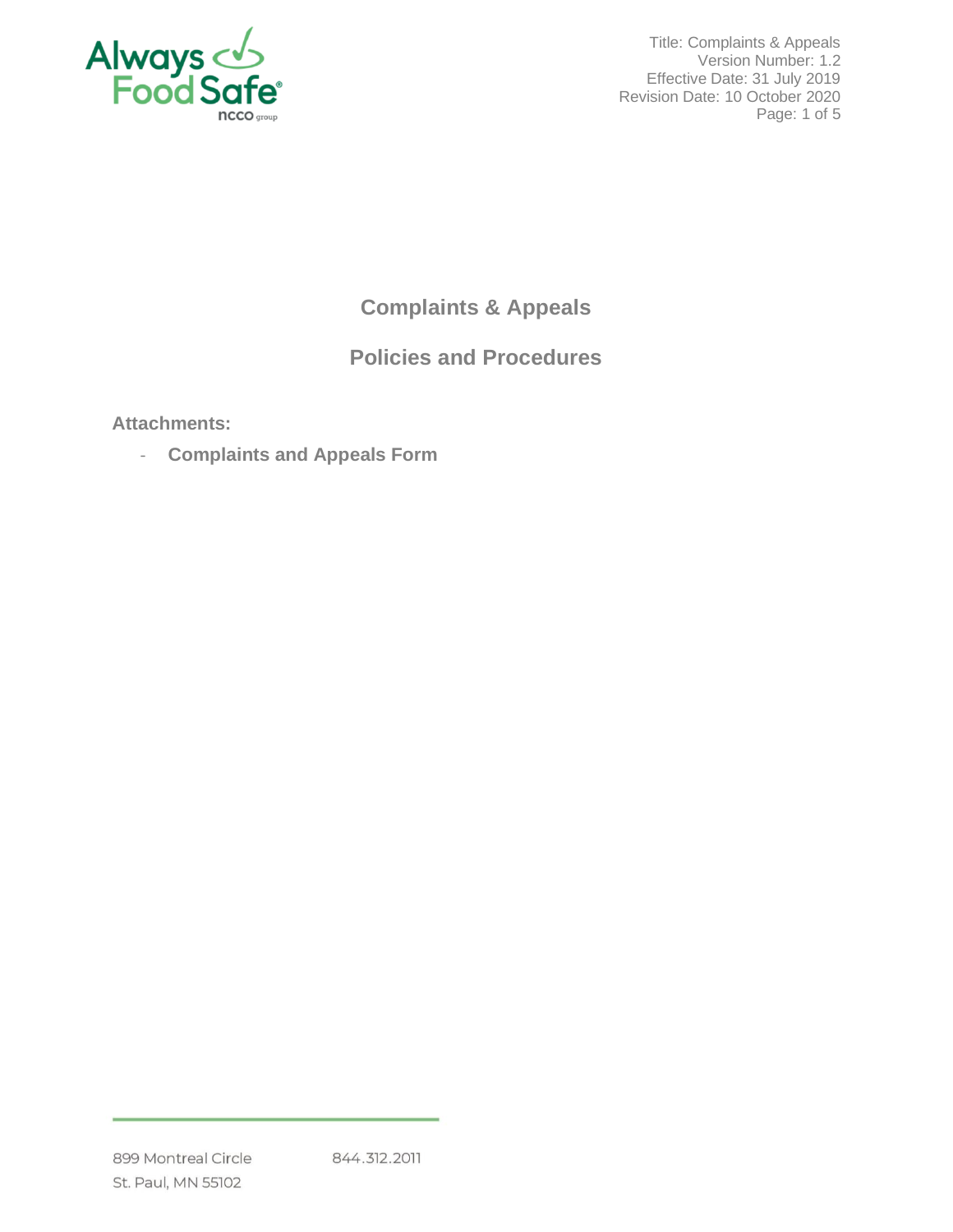

Title: Complaints & Appeals Version Number: 1.2 Effective Date: 31 July 2019 Revision Date: 10 October 2020 Page: 2 of 5

# **Complaints & Appeals - Policies and Procedures**

The purpose of this document is to provide the policies and procedures for responding to problems (complaints) and appeals brought to our attention by users of the program, including specific concerns about examination items, administration procedures, treatment of examinees and potential examinees, or other matters involving potential legal defensibility of the examination or program.

The purpose of this document is to ensure all candidates have access to a fair, reasonable and timely complaints and appeals process.

The Always Food Safe Company is committed to ensuring that all candidates are provided with the best possible information, services and products. The Always Food Safe Company is also dedicated to meeting customer expectations and to monitoring and evaluating its performance.

The policies and procedures detailed below apply to all cases of complaints or appeals, and is available to all candidates who use any of the products or services of The Always Food Safe Company.

#### Policy on complaints about the examination

Candidates have the opportunity to provide feedback on the examination content and test administration procedures. If a candidate has a question or a concern about the reliability, validity, and/or fairness of the test, they may submit the question or concern in writing to the Always Food Safe Company no later than five calendar days after taking the examination.

If a candidate has concerns about administrative procedures at a testing site or if they've observed a breach of test security, the candidate should submit a report in writing to the Always Food Safe Company within five calendar days after taking the examination.

The Always Food Safe Company will not consider reports about test content or test administration procedures that are not submitted in writing within the five-day deadline. Receipt of the issue will be acknowledged by The Officer of Awards and Examinations and the candidate will be provided with a progress report within five business days or at the time of resolution, whichever comes first.

#### Policy on appeal of examination results

Candidates who fail the exam may appeal their results within thirty days of receipt of the score report and must make this request in writing. The Officer of Awards and Examinations will acknowledge receipt of the appeal and provide the appellant with a progress report within five business days that will contain procedures and actions to be taken. The Appeals Committee will review the response record and the determination will be communicated to the candidate within 30 calendar days. The decision of the Appeals Committee shall be final. Submission, investigation and decision on the appeal shall not result in any discriminatory actions against the appellant.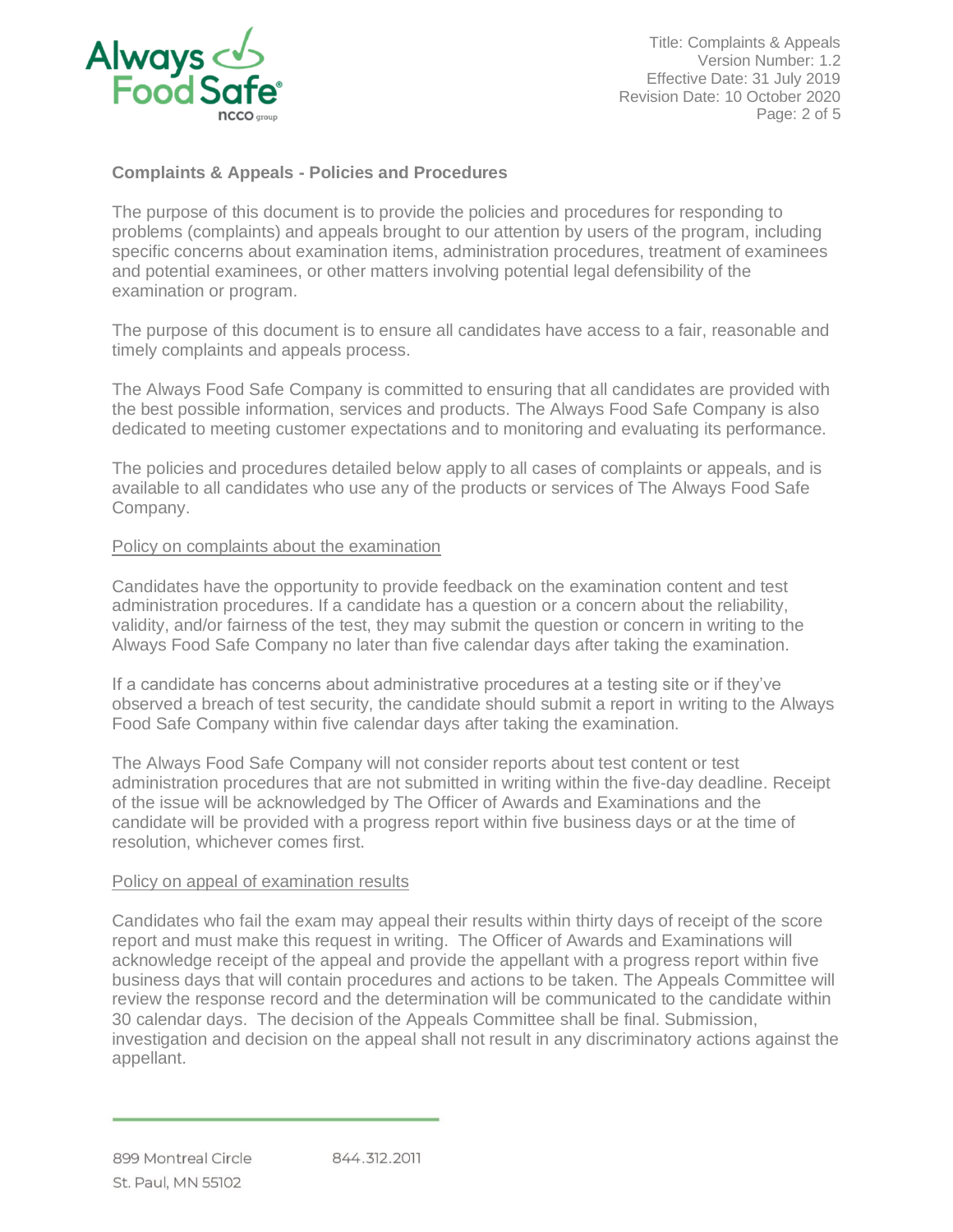

Title: Complaints & Appeals Version Number: 1.2 Effective Date: 31 July 2019 Revision Date: 10 October 2020 Page: 3 of 5

### Policy on appeal of denial of request for special accommodations

Candidates who are denied a request for special accommodations may file an appeal with the Appeals Committee. Requests for an appeal must be made no later than 30 calendar days after the accommodations are denied. The Officer of Awards and Examination will acknowledge receipt of the appeal and provide the appellant with a progress report within five business days that will contain procedures and actions to be taken. Within 60 calendar days of the receipt of the written appeal, the Appeals Committee will conclude its deliberations. The decision of the Appeals Committee is final. Submission, investigation and decision on the appeal shall not result in any discriminatory actions against the appellant.

#### Policy on appeal of suspension or revocation of certificate

Any examinee who is denied the right to sit an examination or has their certification suspended or certification revoked has the right to appeal the decision within 30 calendar days of the initial incident or decision.

#### **Procedures**

There may be occasions when individuals/parties may wish to file complaints against The Always Food Safe Company. This may be a Candidate or another (third) party.

The complaints and appeals process have three separate stages, depending on the nature of the complaint or appeal:

- An informal process between the candidate and proctor
- An informal process between the candidate and The Always Food Safe Company
- A more formal process for matters that have not been resolved by the informal process

#### Informal Procedure

In the first instance, we encourage all complaints to be resolved informally.

Proctors can assist in resolving the vast majority of informal complaints regarding the Certification Food Protection Manager (CFPM) Exam, that may arise before, during, or after, an exam session.

Complaints regarding the CFPM Exam should be submitted to the proctor in the first instance.

Complaints must be submitted to the proctor either before or after the exam session and not in any way that could distract or disrupt the exam session for other candidates.

If the complaint cannot be resolved informally in the first instance, candidates are encouraged to speak with one of The Always Food Safe Company's Customer Service team as a secondary route. The number for the Customer Service team is (844) 312-2011, or by email at help@alwaysfoodsafe.com.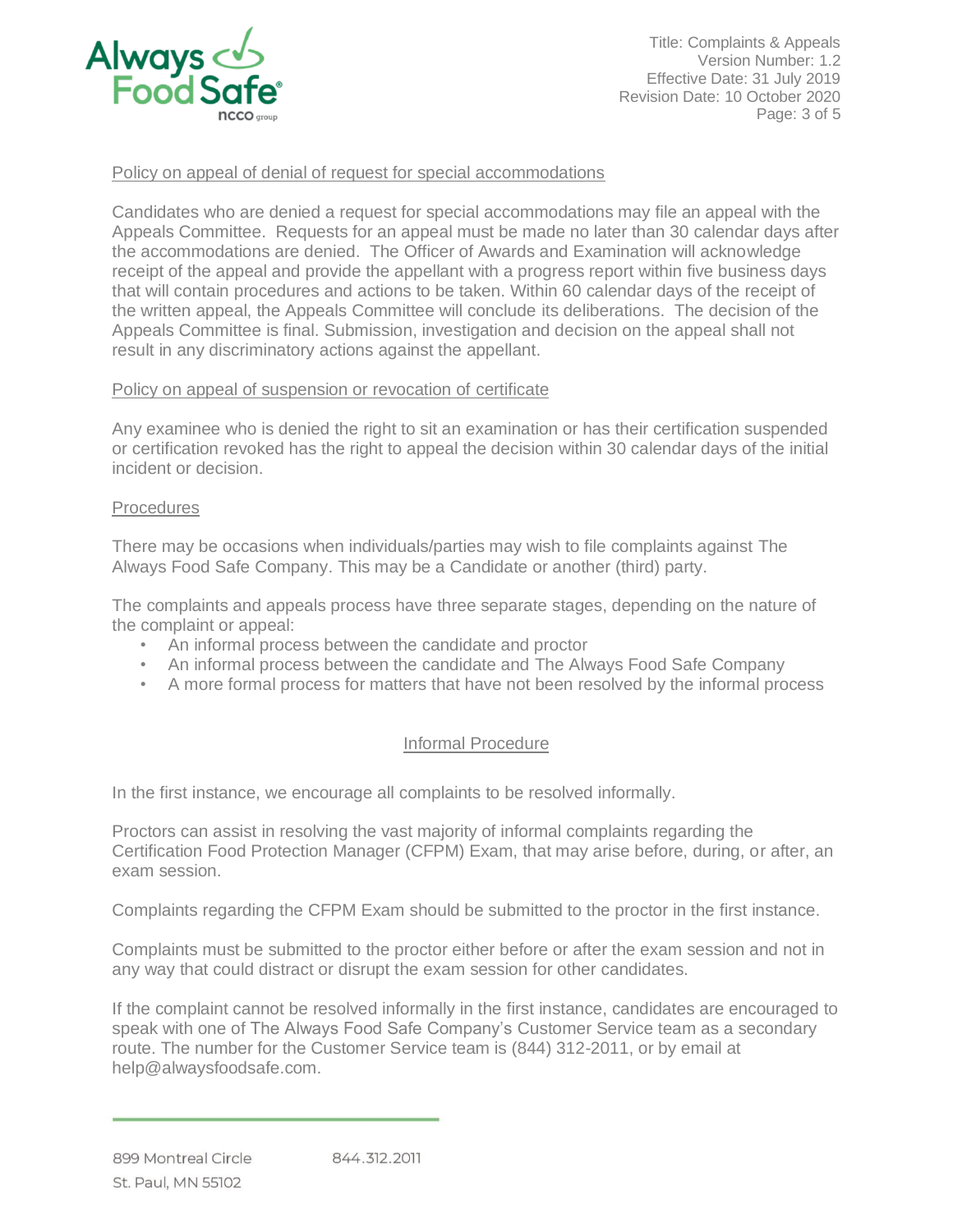

Title: Complaints & Appeals Version Number: 1.2 Effective Date: 31 July 2019 Revision Date: 10 October 2020 Page: 4 of 5

If the matter is resolved informally, there will be no need for official records to be kept, other than an entry in the electronic customer support log.

If the issue is not resolved informally, then the candidate should proceed with a written formal complaint or appeal.

## Formal Procedure

Complainants must ensure that they provide a clear explanation of the problem and circumstances or other info that may be pertinent, including full name, address and telephone and email contact details.

A candidate may complain directly to The Always Food Safe Company about a matter relating The Always Food Safe Company actions/inactions, or to our Awarding Organization, ANAB.

To file a complaint or appeal, the Complaints & Appeals Form (which can be found below) must be filled in completely and delivered to The Always Food Safe Company in a timeline in accordance with stated policies, depending on the nature of the complaint or appeal. The form can be mailed to the following address: The Always Food Safe Company, Attn. Complaints and Appeals, 889 Montreal Circle, St. Paul, MN, 55102. The form may also be scanned and emailed to: help@alwaysfoodsafe.com. All complaints and appeals made after the timeline stated in the policy will not be considered.

The candidate will be notified of the appeal outcome by phone, email or in writing within 30 days of receipt of the appeal at the Always Food Safe Company's office.

## *The Always Food Safe Company is committed to investigating all complaints reasonably, fairly and fully.*

- All complaints and appeals will be approached in a fair and transparent manner with the complainant being provided information about their formal complaint/appeal with a corresponding resolution as deemed necessary.
- The internal formal process will be at no cost to the complainant.
- The Always Food Safe Company will ensure the matter is handled confidentially.